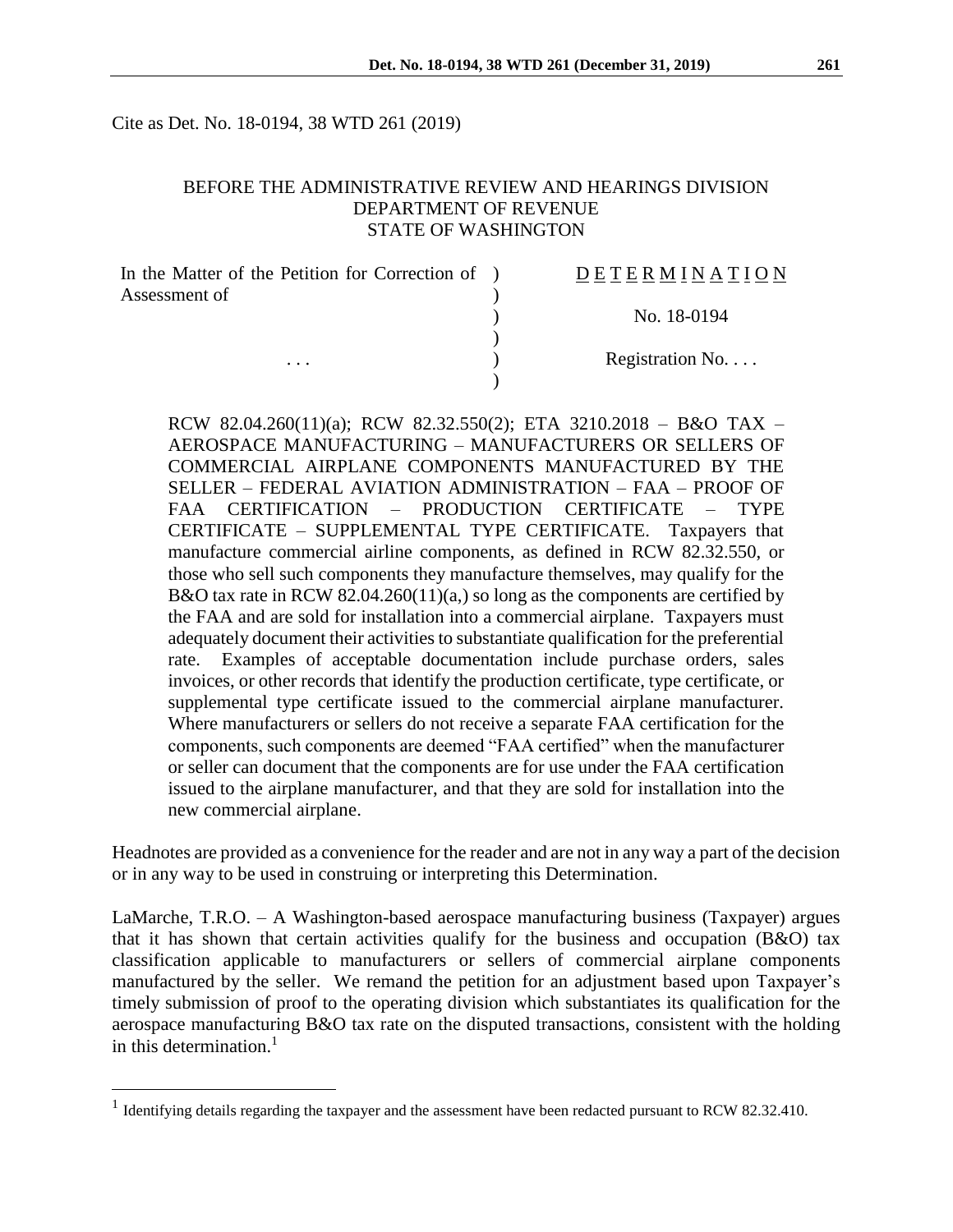Has Taxpayer shown that certain parts it manufactures and sells are FAA-certified "components" as defined in RCW 82.32.550(2), thereby entitling Taxpayer to the B&O tax rate for aerospace manufacturers in RCW 82.04.260(11)(a)?

#### FINDINGS OF FACT

. . . (Taxpayer) operates a machine shop in . . . WA that specializes in custom gear and spline cutting,<sup>2</sup> Computer Numerical Control  $(CNC)^3$  turning, and CNC milling for items of tangible personal property designed to be installed into aircraft. Taxpayer contracts with vendors to manufacture parts to design specifications provided by their vendor's customers, who are certain aircraft manufacturers. Taxpayer generally sells the custom parts to the vendors, who in turn sell the parts directly to the aircraft manufacturers.

The Department of Revenue's (Department) Audit Division (Audit) audited Taxpayer's business activities for the period from January 1, 2013, through June 30, 2016 (Audit Period). Taxpayer reported certain income under the B&O tax classification for "manufacturers and processors for hire of commercial airplanes or component parts of commercial airplanes" ("Aerospace Manufacturing" B&O tax classification). Audit noted that Taxpayer had properly filled out and submitted the annual surveys and reports required to report under the Aerospace Manufacturing B&O tax classification.

However, Audit found that Taxpayer failed to show that the parts it manufactured were certified by the Federal Aviation Administration (FAA), and thereby did not meet the definition of commercial airplane "components" under RCW 82.32.550(2). On that basis, Audit reclassified the disputed income to the general manufacturing B&O classification, which resulted in additional tax due.

The Department issued an assessment on June 16, 2017, Document No. . . . , totaling  $\$\dots$ , which consisted of \$ . . . in wholesaling B&O tax; \$ . . . in use tax and/or deferred sales tax; \$ . . . in manufacturing B&O tax, a MATC credit (line code 07) of  $\$\dots$ ; an adjustment of  $\$\dots$  in Aerospace Manufacturing B&O tax; a \$ . . . MATC credit (line code 195); an adjustment of \$ . . .

<sup>&</sup>lt;sup>2</sup> Gear and spline cutting refers to the machining process of creating gears and splines. Splines are ridges or teeth on a drive shaft that mesh with grooves in a mating piece and transfer torque to it, maintaining the angular correspondence between them. *Spline (mechanical),* Wikipedia.org, https://en.wikipedia.org/wiki/Spline\_(mechanical) (last accessed June 6, 2018). Splines are required in aircraft engines to transmit torque between shafts that are lined along the length of the engine. *Aircraft Engine Bearings and Splines,* Schaubhut, Suomi, Espinosa, Department of Mechanical & Industrial Engineering, Northeastern University, Fall 2009**,** http://www1.coe.neu.edu/ ~smuftu/docs/2009/ME5656\_Term\_Project\_Aircraft%20Engine%20Bearings%20and%20Splines%20(Schaubhut% 20Suomi%20Espinosa).pdf (last accessed June 6, 2018). Taxpayer's custom gears and splines generally are made to specific designs, for use solely in particular aircraft. The designs and information about the parts are proprietary and generally cannot be disclosed to third parties other than the vendor and manufacturer. *See, e.g.,* Price List. Thus, such parts are rarely, if ever, sold for purposes other than installation in the aircraft for which they are designed.

<sup>&</sup>lt;sup>3</sup> **Computer numerical control** (CNC) refers to the [automation](https://en.wikipedia.org/wiki/Automation) of [machine tools](https://en.wikipedia.org/wiki/Machine_tool) by means of computers executing pre-programmed sequences of machine control commands. This is in contrast to machines that are manually controlled. *Numerical Control*, Wikipedia.org, https://en.wikipedia.org/wiki/Numerical\_control (last accessed June 6, 2018).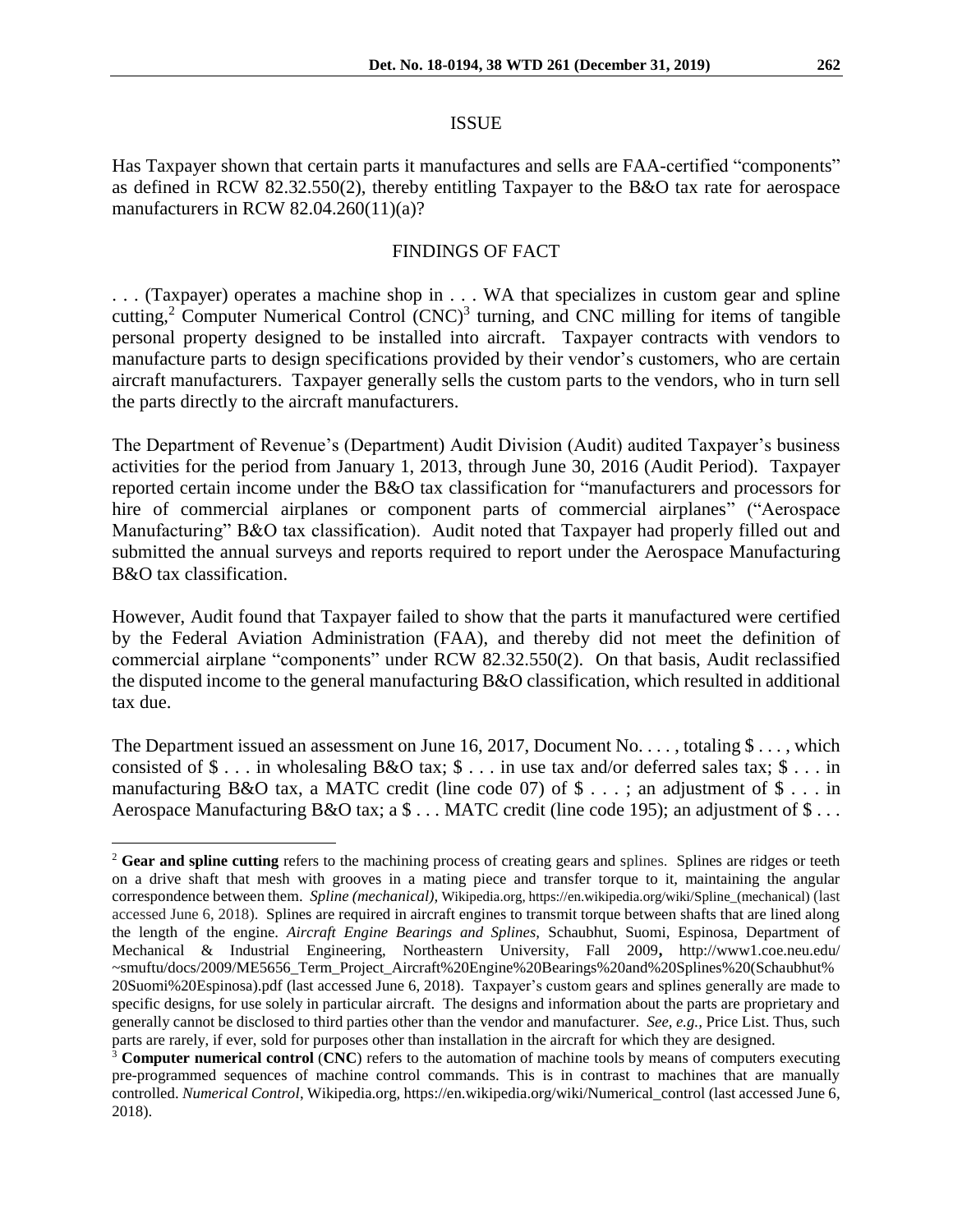in wholesaling Aerospace Manufacturing B&O tax; and \$ . . . in interest. Taxpayer did not pay the assessment, but timely filed a petition for review of the assessment.

After filing the petition, Taxpayer provided two documents for the first time. The first is a document with the heading . . . (Parts List) that refers to a specific component Taxpayer manufactures, part number . . . . The Parts List indicates that the part is specifically designed for the . . . commercial airplane. Audit reviewed the document and found that the part number appeared to correspond to a substantial portion of the gross receipts in dispute, which Taxpayer reported in its profit and loss detail.

The second document is entitled . . . (Purchase Document), which states in part:

# . . . - QUALITYASSURANCE:

This procurement is under . . . Federal Aviation Administration (FAA) issued Production Certificate . . . quality system supplier control program.

Unless explicit direction is given to the contrary, no articles (or constituent parts thereof) ordered by . . . shall contain any Federal Aviation Administration-Parts Manufacturer Approval (FAA-PMA) markings, the articles shall not be certified under an FAA-PMA approval, and the accompanying paperwork (e.g., packages, shippers, etc.) shall not contain any FAA-PMA markings.

FOR ALL SHIPMENTS OF ARTICLES INTENDED FOR USE ON . . . COMMERCIAL AIRCRAFT, THE SELLER WILL PLACE THE FOLLOWING STATEMENT ON THE SHIPPING DOCUMENTATION:

"Seller hereby acknowledges that the parts and/or materials being shipped under this order are intended for use under . . . Federal Aviation Administration (FAA) issued Production Certificate . . . ."

Taxpayer indicates that it places the latter statement on all shipments of parts in compliance with the terms of the Purchase Document.

Audit reviewed the Purchase Document and indicated that if Taxpayer can substantiate the connection between the . . . parts and disputed income, this would likely serve as a basis for additional adjustments. Taxpayer indicated that it could provide additional records, including invoices and other documents that would connect disputed revenue to the sale of parts that were manufactured to specifications for use solely in certain commercial airplanes. Based on the Parts List, Purchase Document, and Taxpayer's statements that it could provide additional proof, Audit agreed to a remand to make possible adjustments and to allow Taxpayer the opportunity to provide additional records, subject to Audit's verification.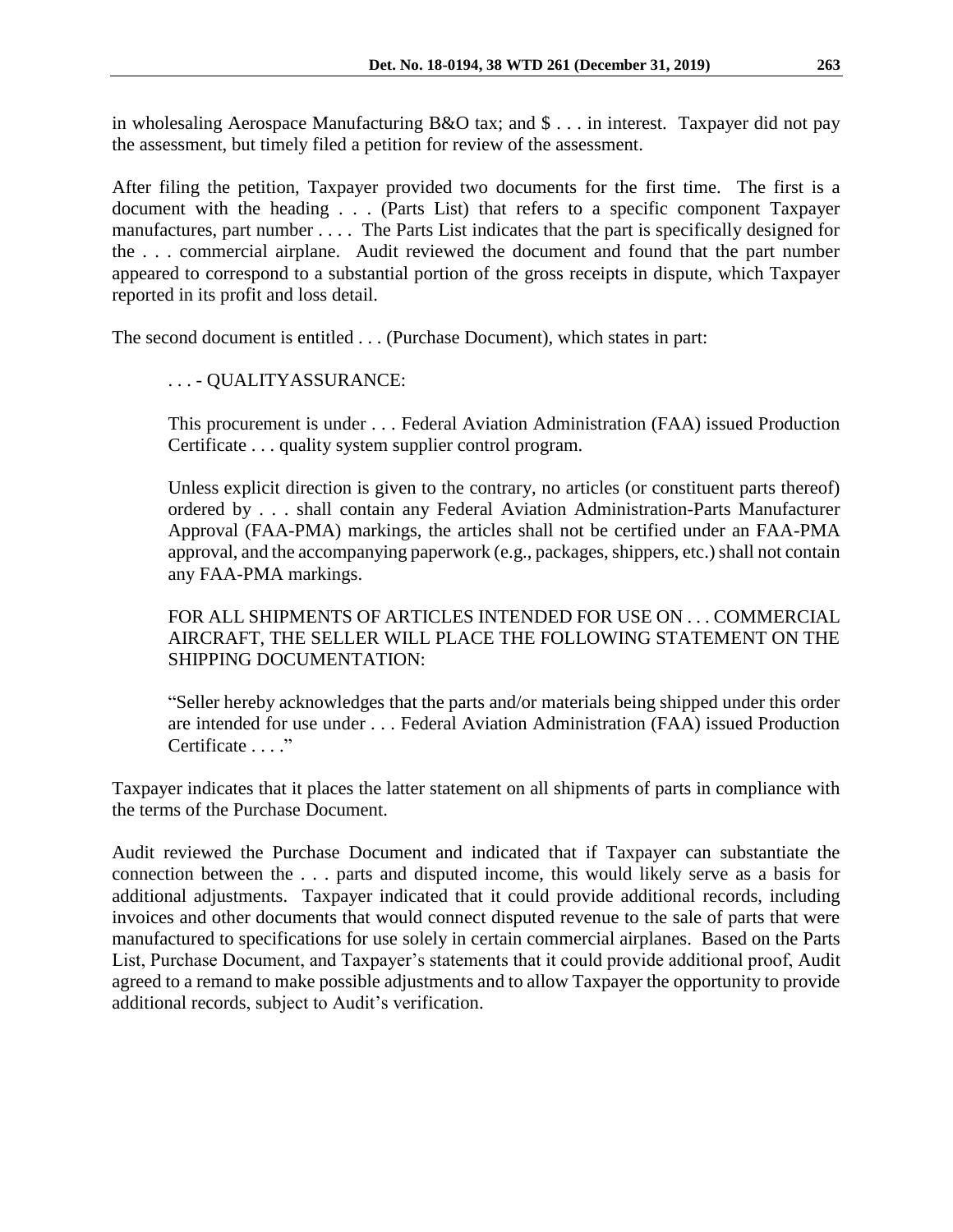## ANALYSIS

Washington imposes a B&O tax "for the act or privilege of engaging in business activities" in this state. RCW 82.04.220. The measure of the B&O tax is the appropriate tax rate multiplied by the "value of products, gross proceeds of sales, or gross income of the business, as the case may be." *Id*. The specific tax rate is determined by the nature of the business activity in which a taxpayer is engaged. See generally Chapter 82.04 RCW.

Beginning July 1, 2008, RCW 82.04.260(11)(b) provides for a B&O tax rate of 0.2904 percent for persons "engaging within this state in the business of manufacturing commercial airplanes, or components of such airplanes, or making sales, at retail or wholesale, of commercial airplanes or components of such airplanes, manufactured by the seller." (Emphasis provided.) $4$ 

The definitions of the terms "commercial airplane" and "component" are incorporated into RCW 82.4.260 by reference to RCW 82.32.550. RCW 82.32.550(1) defines "commercial airplane" as "an airplane certified by the [FAA] for transporting persons or property, and any military derivative of such an airplane." RCW 82.32.550(2) defines "component" as "a part or system certified by the [FAA] for installation or assembly into a commercial airplane." There is no dispute that Taxpayer is a manufacturer of the parts it sells.

Here, Taxpayer did not initially provide proof showing that the parts it manufactured and sold during the Audit Period were FAA certified for installation or assembly into an airplane certified by the FAA for transporting persons or property, or a military derivative of such an airplane, pursuant to RCW 82.04.260(11)(b) and RCW 82.32.550(1).

On June 28, 2018, while this case was pending, the Department issued Excise Tax Advisory (ETA) 3210.2018, Manufacturing Airplane Materials or Components and Eligibility for the Preferential Aerospace B&O tax rate, http://taxpedia.dor.wa.gov/documents/current%20eta/3210.pdf (last accessed July 9, 2018). The Department found that many stakeholders in the aerospace manufacturing industry were uncertain about application of the provisions of RCW 82.32.550(2) and RCW 82.04.260(11). ETA 3210.2018 gives examples of the types of proof taxpayers can provide to show qualification, in relevant part here, for the preferential aerospace manufacturing B&O tax rate. Such proof includes including blanket production certificates, such as . . . FAAissued Production Certificate . . . .

After filing its petition for correction of the assessment, Taxpayer provided new documents, the first of which is the Parts List, which shows that the part described is manufactured specifically for use in a certain commercial airplane, the . . . . The part number listed is the same as that in Taxpayer's accounting records for many of the sales in dispute. We note that the Parts List only refers to the part itself and is not an invoice or purchase order that lists Taxpayer or any of its vendors. However, Audit indicated that this information, once verified, in conjunction with Taxpayer's records, should be sufficient to show that the part qualifies as a "component" under RCW 82.32.550(1).

<sup>4</sup> RCW 82.04.260(11)(d) also provides: "In addition to all other requirements under this title, a person reporting under the tax rate provided in this subsection (11) must file a complete annual report with the department under RCW 82.32.534." Audit indicates that Taxpayer complied with these reporting requirements during the Audit Period.